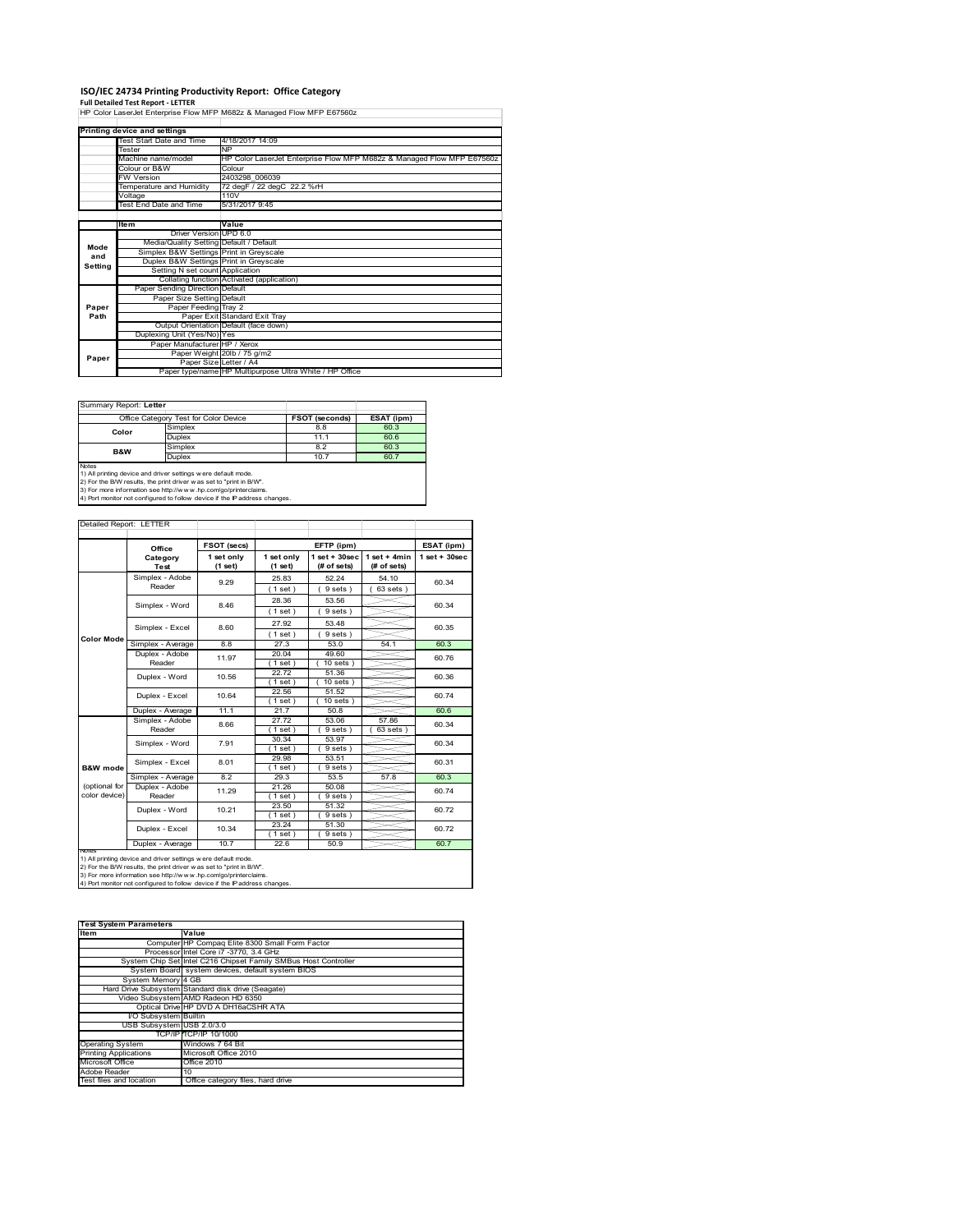# **ISO/IEC 24734 Printing Productivity Report: Office Category<br>Full Detailed Test Report - A4<br>HP Color LaserJet Enterprise Flow MFP M682z & Managed Flow MFP E67560z**

|         | Printing device and settings            |                                                                        |
|---------|-----------------------------------------|------------------------------------------------------------------------|
|         |                                         |                                                                        |
|         | Test Start Date and Time                | 4/18/2017 14:09                                                        |
|         | Tester                                  | <b>NP</b>                                                              |
|         | Machine name/model                      | HP Color LaserJet Enterprise Flow MFP M682z & Managed Flow MFP E67560z |
|         | Colour or B&W                           | Colour                                                                 |
|         | <b>FW Version</b>                       | 2403298 006039                                                         |
|         | Temperature and Humidity                | 72 degF / 22 degC 22.2 %rH                                             |
|         | Voltage                                 | 110V                                                                   |
|         | Test End Date and Time                  | 5/31/2017 9:45                                                         |
|         |                                         |                                                                        |
|         | <b>Item</b>                             | Value                                                                  |
|         | Driver Version UPD 6.0                  |                                                                        |
| Mode    | Media/Quality Setting Default / Default |                                                                        |
| and     | Simplex B&W Settings Print in Greyscale |                                                                        |
| Setting | Duplex B&W Settings Print in Greyscale  |                                                                        |
|         | Setting N set count Application         |                                                                        |
|         |                                         | Collating function Activated (application)                             |
|         | Paper Sending Direction Default         |                                                                        |
|         | Paper Size Setting Default              |                                                                        |
| Paper   | Paper Feeding Tray 2                    |                                                                        |
| Path    |                                         | Paper Exit Standard Exit Tray                                          |
|         |                                         | Output Orientation Default (face down)                                 |
|         | Duplexing Unit (Yes/No) Yes             |                                                                        |
|         | Paper Manufacturer HP / Xerox           |                                                                        |
|         |                                         | Paper Weight 20lb / 75 g/m2                                            |
| Paper   |                                         | Paper Size Letter / A4                                                 |
|         |                                         | Paper type/name HP Multipurpose Ultra White / HP Office                |

Ē,

Summary Report: **A4**

| Office Category Test for Color Device |                                                                            | <b>FSOT (seconds)</b> | ESAT (ipm) |  |  |
|---------------------------------------|----------------------------------------------------------------------------|-----------------------|------------|--|--|
| Colour                                | Simplex                                                                    | 9.2                   | 56.9       |  |  |
|                                       | <b>Duplex</b>                                                              | 11.3                  | 57.5       |  |  |
| <b>B&amp;W</b>                        | Simplex                                                                    | 8.6                   | 56.9       |  |  |
|                                       | <b>Duplex</b>                                                              | 10.7                  | 57.5       |  |  |
| Notes                                 |                                                                            |                       |            |  |  |
|                                       | 1) All printing device and driver settings w ere default mode.             |                       |            |  |  |
|                                       | 2) For the B/W results, the print driver w as set to "print in B/W".       |                       |            |  |  |
|                                       | 3) For more information see http://www.hp.com/go/printerclaims.            |                       |            |  |  |
|                                       | 4) Port monitor not configured to follow device if the IP address changes. |                       |            |  |  |

| Detailed Report: A4            |                           |                       |                       |                                |                               |                 |
|--------------------------------|---------------------------|-----------------------|-----------------------|--------------------------------|-------------------------------|-----------------|
|                                | Office                    | FSOT (secs)           |                       | EFTP (ipm)                     |                               | ESAT (ipm)      |
|                                | Category<br>Test          | 1 set only<br>(1 set) | 1 set only<br>(1 set) | $1$ set + 30sec<br>(# of sets) | $1$ set + 4min<br>(# of sets) | $1$ set + 30sec |
|                                | Simplex - Adobe<br>Reader | 9.61                  | 24.97<br>(1 set)      | 49.54<br>9 sets)               | 52.89<br>$61$ sets)           | 56.97           |
|                                | Simplex - Word            | 8.67                  | 27.69                 | 50.79                          |                               | 56.97           |
| Colour                         | Simplex - Excel           | 9.23                  | (1 set)<br>26.03      | 9 sets)<br>50.75               |                               | 56.96           |
| Mode                           | Simplex - Average         | 92                    | (1 set)<br>26.2       | 9 sets<br>50.3                 | 52.8                          | 56.9            |
|                                | Duplex - Adobe<br>Reader  | 11.79                 | 20.36<br>$1$ set)     | 46.38<br>9 sets)               |                               | 57.50           |
|                                | Duplex - Word             | 10.95                 | 21.92<br>$1$ set)     | 46.98<br>9 sets)               |                               | 57.50           |
|                                | Duplex - Excel            | 10.93                 | 21.96<br>$1$ set)     | 47.56<br>9 sets)               |                               | 57.52           |
|                                | Duplex - Average          | 11.3                  | 21.4                  | 46.9                           |                               | 57.5            |
|                                | Simplex - Adobe<br>Reader | 9.09                  | 26.39<br>$1$ set      | 50.31<br>9 sets)               | 52.96<br>61 sets              | 56.99           |
|                                | Simplex - Word            | 8.19                  | 29.32<br>$1$ set)     | 51.14<br>9 sets)               |                               | 56.95           |
| <b>B&amp;W</b> mode            | Simplex - Excel           | 8.29                  | 28.94<br>$1$ set)     | 50.99<br>9 sets)               |                               | 56.96           |
|                                | Simplex - Average         | 86                    | 28.2                  | 50.8                           | 52.9                          | 56.9            |
| (optional for<br>color device) | Duplex - Adobe<br>Reader  | 11.16                 | 21.50<br>$1$ set      | 47.30<br>9 sets                |                               | 57.52           |
|                                | Duplex - Word             | 10.39                 | 23.08<br>$1$ set)     | 48.42<br>9 sets)               |                               | 57.50           |
|                                | Duplex - Excel            | 10.37                 | 23.14<br>$1$ set)     | 48.42<br>9 sets)               |                               | 57.50           |
| <b>NOtes</b>                   | Duplex - Average          | 10.7                  | 22.5                  | 48.0                           |                               | 57.5            |

nous<br>1) All printing device and driver settings were default mode.<br>2) For the B/W results, the print driver was set to "print in B/W".<br>3) For more information see http://www.hp.com/go/printerclaims.<br>4) Por monitor not conf

| <b>Test System Parameters</b> |                                                                 |  |  |  |
|-------------------------------|-----------------------------------------------------------------|--|--|--|
| Item                          | Value                                                           |  |  |  |
|                               | Computer HP Compaq Elite 8300 Small Form Factor                 |  |  |  |
|                               | Processor Intel Core i7 -3770, 3.4 GHz                          |  |  |  |
|                               | System Chip Set Intel C216 Chipset Family SMBus Host Controller |  |  |  |
|                               | System Board system devices, default system BIOS                |  |  |  |
| System Memory 4 GB            |                                                                 |  |  |  |
|                               | Hard Drive Subsystem Standard disk drive (Seagate)              |  |  |  |
|                               | Video Subsystem AMD Radeon HD 6350                              |  |  |  |
|                               | Optical Drive HP DVD A DH16aCSHR ATA                            |  |  |  |
| I/O Subsystem Builtin         |                                                                 |  |  |  |
| USB Subsystem USB 2.0/3.0     |                                                                 |  |  |  |
|                               | TCP/IP TCP/IP 10/1000                                           |  |  |  |
| <b>Operating System</b>       | Windows 7 64 Bit                                                |  |  |  |
| <b>Printing Applications</b>  | Microsoft Office 2010                                           |  |  |  |
| Microsoft Office              | Office 2010                                                     |  |  |  |
| Adobe Reader                  | 10                                                              |  |  |  |
| Test files and location       | Office category files, hard drive                               |  |  |  |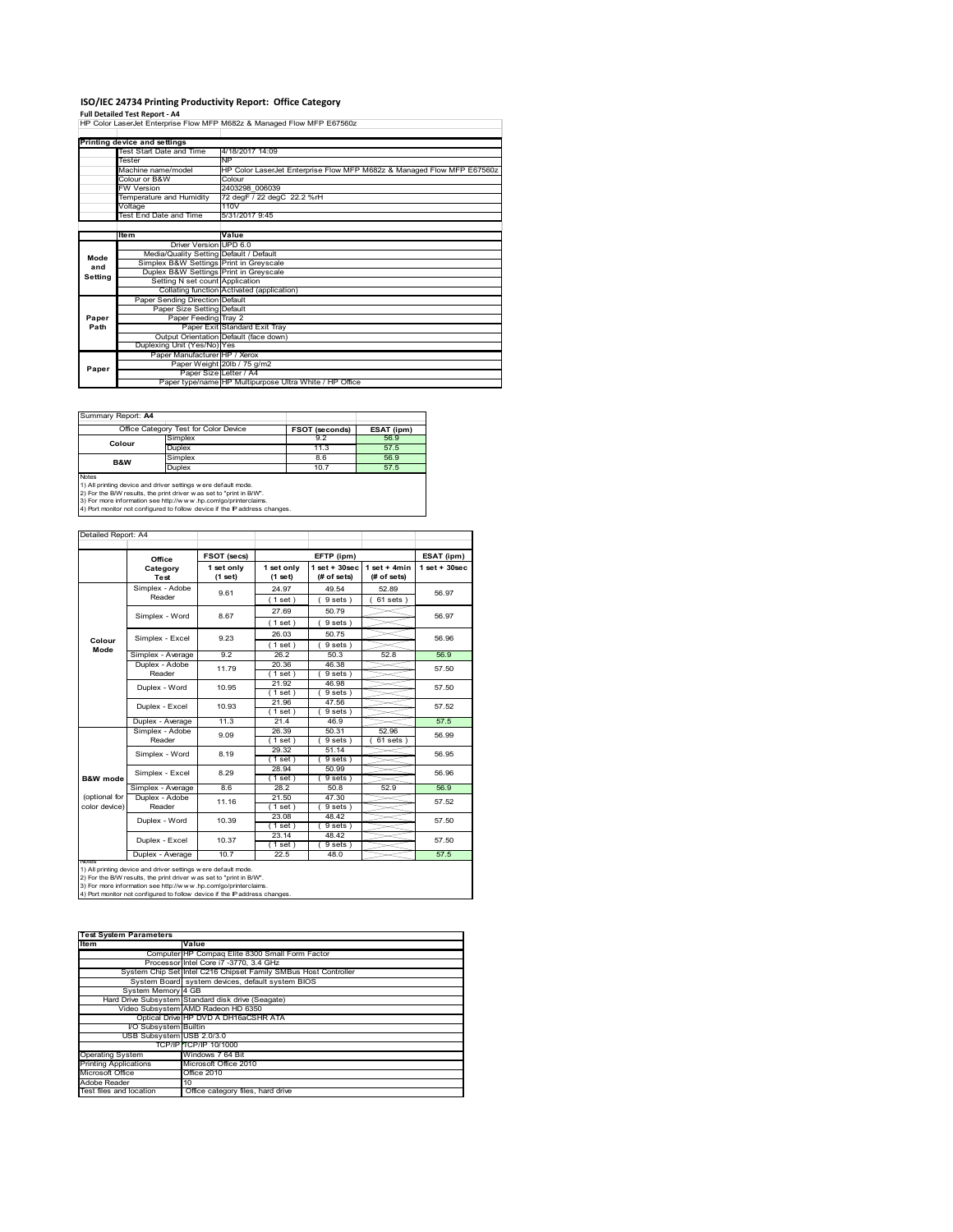**ISO/IEC 24734 Printing Productivity Report: Office Category Feature Performance Full Report ‐ Office Feature Performance Test** HP Color LaserJet Enterprise Flow MFP M682z & Managed Flow MFP E67560z

|         | Printing device and settings            |                                                                                               |  |  |  |  |
|---------|-----------------------------------------|-----------------------------------------------------------------------------------------------|--|--|--|--|
|         | Test Start Date and Time                | 4/18/2017 14:09                                                                               |  |  |  |  |
|         | Tester                                  | <b>NP</b><br>HP Color LaserJet Enterprise Flow MFP M682z & Managed Flow MFP E67560z<br>Colour |  |  |  |  |
|         | Machine name/model                      |                                                                                               |  |  |  |  |
|         | Colour or B&W                           |                                                                                               |  |  |  |  |
|         | <b>FW Version</b>                       | 2403298 006039                                                                                |  |  |  |  |
|         | Temperature and Humidity                | 72 degF / 22 degC 22.2 %rH                                                                    |  |  |  |  |
|         | Voltage                                 | 110V                                                                                          |  |  |  |  |
|         | Test End Date and Time                  | 5/31/2017 9:45                                                                                |  |  |  |  |
|         |                                         |                                                                                               |  |  |  |  |
|         | <b>Item</b>                             | Value                                                                                         |  |  |  |  |
|         | Driver Version UPD 6.0                  |                                                                                               |  |  |  |  |
| Mode    | Media/Quality Setting Default / Default |                                                                                               |  |  |  |  |
| and     | Simplex B&W Settings Print in Greyscale |                                                                                               |  |  |  |  |
| Setting | Duplex B&W Settings Print in Greyscale  |                                                                                               |  |  |  |  |
|         | Setting N set count Application         |                                                                                               |  |  |  |  |
|         |                                         | Collating function Activated (application)                                                    |  |  |  |  |
|         | Paper Sending Direction Default         |                                                                                               |  |  |  |  |
|         | Paper Size Setting Default              |                                                                                               |  |  |  |  |
| Paper   | Paper Feeding Tray 2                    |                                                                                               |  |  |  |  |
| Path    |                                         | Paper Exit Standard Exit Tray                                                                 |  |  |  |  |
|         |                                         | Output Orientation Default (face down)                                                        |  |  |  |  |
|         | Duplexing Unit (Yes/No) Yes             |                                                                                               |  |  |  |  |
|         | Paper Manufacturer HP / Xerox           |                                                                                               |  |  |  |  |
| Paper   |                                         | Paper Weight 20lb / 75 g/m2                                                                   |  |  |  |  |
|         |                                         | Paper Size Letter / A4                                                                        |  |  |  |  |
|         |                                         | Paper type/name HP Multipurpose Ultra White / HP Office                                       |  |  |  |  |

| <b>ISO Print Productivity Report: Feature Performance Test Summary</b>                                                                                                                                                                                                                      |                               |                                      |              |  |  |
|---------------------------------------------------------------------------------------------------------------------------------------------------------------------------------------------------------------------------------------------------------------------------------------------|-------------------------------|--------------------------------------|--------------|--|--|
|                                                                                                                                                                                                                                                                                             |                               |                                      |              |  |  |
| <b>Printing Modes</b>                                                                                                                                                                                                                                                                       |                               |                                      | A5 and Legal |  |  |
| (Feature Adobe Reader - Office test file)                                                                                                                                                                                                                                                   | FSOT (base)<br>FSOT (feature) | <b>ESAT (feature)</b><br>ESAT (base) |              |  |  |
| A5 Landscape Feed - Colour                                                                                                                                                                                                                                                                  | Simplex                       | 112%                                 | 131%         |  |  |
| <b>A5 Portrait Feed - Colour</b>                                                                                                                                                                                                                                                            | Simplex                       | 79%                                  | 33%          |  |  |
| Legal - Colour                                                                                                                                                                                                                                                                              | Simplex                       | 91%                                  | 84%          |  |  |
| Legal - Colour                                                                                                                                                                                                                                                                              | Duplex                        | 62%                                  | 49%          |  |  |
| A5 Landscape Feed - B/W                                                                                                                                                                                                                                                                     | Simplex                       | 113%                                 | 132%         |  |  |
| <b>A5 Portrait Feed - B/W</b>                                                                                                                                                                                                                                                               | Simplex                       | 55%                                  | 13%          |  |  |
| Legal - B/W                                                                                                                                                                                                                                                                                 | Simplex                       | 91%                                  | 84%          |  |  |
| Legal - B/W                                                                                                                                                                                                                                                                                 | Duplex                        | 60%                                  | 49%          |  |  |
| Notes<br>1) All printing device and driver settings w ere default mode.<br>2) Test conducted with 8-paper Office Feature Performance file.<br>3) For more information see http://www.hp.com/go/printerclaims.<br>4) Port monitor not configured to follow device if the IP address changes. |                               |                                      |              |  |  |

| <b>Printing Modes</b>                                                                                                                                                                                                                                                                             |                     | <b>Base Printing</b> |                      | <b>Feature Performance</b>      |                                         |                                      |  |
|---------------------------------------------------------------------------------------------------------------------------------------------------------------------------------------------------------------------------------------------------------------------------------------------------|---------------------|----------------------|----------------------|---------------------------------|-----------------------------------------|--------------------------------------|--|
| Feature Adobe Reader - Office<br>test file (8-page)                                                                                                                                                                                                                                               |                     | Mode                 | A5 and Legal         |                                 |                                         |                                      |  |
|                                                                                                                                                                                                                                                                                                   | <b>FSOT</b><br>Base | <b>ESAT</b><br>Base  | 1 set<br>FSOT (secs) | $1$ set $+30$ sec<br>ESAT (ipm) | FSOT (base)<br><b>FSOT</b><br>(feature) | <b>ESAT (feature)</b><br>ESAT (base) |  |
| Simplex A5 Landscape Feed - Colour                                                                                                                                                                                                                                                                | 14.68               | 56.97                | 13.22                | 74.9                            | 112%                                    | 131%                                 |  |
| Simplex A5 Portrait Feed - Colour                                                                                                                                                                                                                                                                 | 14.68               | 56.97                | 18.64                | 19.2                            | 79%                                     | 33%                                  |  |
| Legal Simplex - Colour                                                                                                                                                                                                                                                                            | 14.68               | 56.97                | 16.22                | 47.9                            | 91%                                     | 84%                                  |  |
| <b>Legal Duplex - Colour</b>                                                                                                                                                                                                                                                                      | 14.68               | 56.97                | 23.82                | 28.4                            | 62%                                     | 49%                                  |  |
| Simplex A5 Landscape Feed - B/W                                                                                                                                                                                                                                                                   | 13.87               | 56.96                | 12.37                | 75.3                            | 113%                                    | 132%                                 |  |
| Simplex A5 Portrait Feed - B/W                                                                                                                                                                                                                                                                    | 13.87               | 56.96                | 25.3                 | 7.8                             | 55%                                     | 13%                                  |  |
| Legal Simplex - B/W                                                                                                                                                                                                                                                                               | 13.87               | 56.96                | 15.38                | 47.9                            | 91%                                     | 84%                                  |  |
| Legal Duplex - B/W                                                                                                                                                                                                                                                                                | 13.87               | 56.96                | 23.3                 | 28.4                            | 60%                                     | 49%                                  |  |
| <b>Notes</b><br>1) All printing device and driver settings w ere default mode.<br>2) Test conducted with 8-paper Office Feature Performance file<br>3) For more information see http://www.hp.com/go/printerclaims.<br>4) Port monitor not configured to follow device if the IP address changes. |                     |                      |                      |                                 |                                         |                                      |  |

|        | <b>Test System Parameters</b> |                                                                 |
|--------|-------------------------------|-----------------------------------------------------------------|
|        | <b>Item</b>                   | Value                                                           |
|        |                               | Computer HP Compaq Elite 8300 Small Form Factor                 |
|        |                               | Processor Intel Core i7 -3770, 3.4 GHz                          |
|        |                               | System Chip Set Intel C216 Chipset Family SMBus Host Controller |
|        |                               | System Board system devices, default system BIOS                |
| Test   | System Memory 4 GB            |                                                                 |
| System |                               | Hard Drive Subsystem Standard disk drive (Seagate)              |
|        |                               | Video Subsystem AMD Radeon HD 6350                              |
|        |                               | Optical Drive HP DVD A DH16aCSHR ATA                            |
|        | <b>VO Subsystem Builtin</b>   |                                                                 |
|        | USB Subsystem USB 2.0/3.0     |                                                                 |
| l/O    |                               | TCP/IP TCP/IP 10/1000                                           |
|        | <b>Operating System</b>       | Windows 7 64 Bit                                                |
|        | <b>Printing Applications</b>  | Microsoft Office 2010                                           |
|        | Software Microsoft Office     | Office 2010                                                     |
|        | Adobe Reader                  | 10                                                              |
|        | Test files and location       | Office category files, hard drive                               |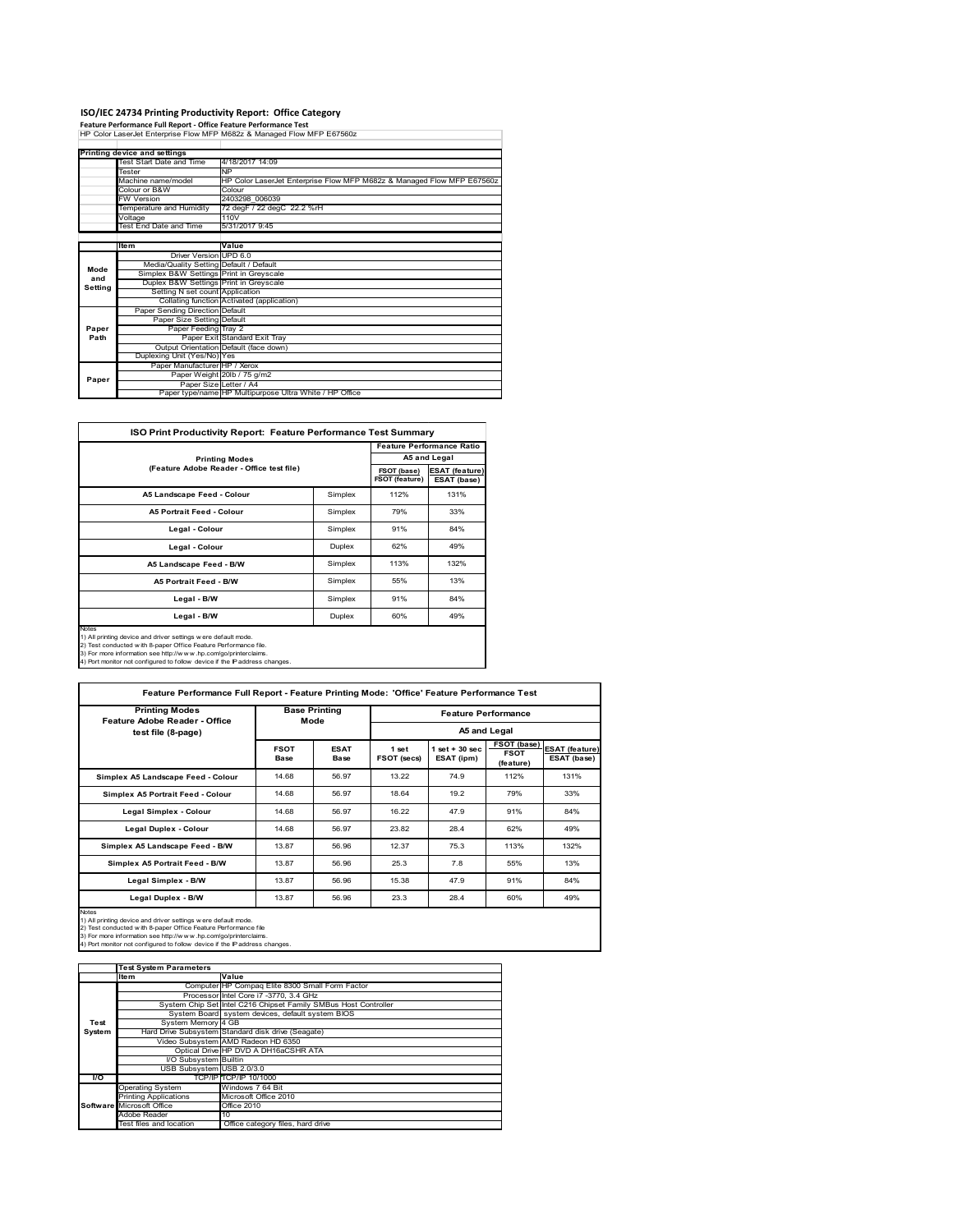### **ISO/IEC 17629 First Print Out Time Report: Office Category**

**Full Detailed Test Report ‐ LETTER** HP Color LaserJet Enterprise Flow MFP M682z & Managed Flow MFP E67560z

|            |                              | <u>HE CON LASSIVE ENGINISE FIUW INFF INDOZZ O INAHAUCU FIUW INFF EUTJULZ</u> |
|------------|------------------------------|------------------------------------------------------------------------------|
|            |                              |                                                                              |
|            | Printing device and settings |                                                                              |
|            | Test Start Date and Time     | 4/18/2017 14:09                                                              |
|            | Tester                       | NP                                                                           |
|            | Machine name/model           | HP Color LaserJet Enterprise Flow MFP M682z & Managed Flow MFP E67560z       |
|            | Colour or B&W                | Colour                                                                       |
|            | <b>FW Version</b>            | 2403298 006039                                                               |
|            | Configuration (options)      | Default                                                                      |
|            | Controller                   | 7.143                                                                        |
|            | Printing device page count   | Not Specified                                                                |
|            | Printing supplies page count | Not Specified                                                                |
|            | Temperature and Humidity     | 72 degF / 22 degC 22.2 %rH                                                   |
|            | Voltage                      | 110V                                                                         |
|            | Test End Date and Time       | 5/31/2017 9:45                                                               |
|            |                              |                                                                              |
|            | <b>Item</b>                  | Value                                                                        |
| Mode       | PDL and driver version       | <b>UPD 6.0</b>                                                               |
| and        | Print Quality mode           | default                                                                      |
| Setting    | <b>B&amp;W</b> settings      | default                                                                      |
|            | Paper feed orientation       | Short Edge                                                                   |
| Paper      | Paper type setting           | default                                                                      |
|            | Paper feeding                | Standard cassette                                                            |
|            | Paper exit                   | Standard exit tray                                                           |
| Paper Path | Output orientation           | default (face up or face down)                                               |

**ISO First Page Out Time Summary Report: Office Category**

Summary Report: **Letter FPOT from Ready (seconds)** Simplex **Color** uplex **B&W** Simplex 5.27 and the

Notes<br>1) All printing device and driver settings were default mode.<br>2) For the BW results, the print driver was set to "print in BW".<br>3) For more information see http://www.hp.com/golprinterclaims.<br>4) Rot monitor not confi

| <b>Detailed Report: LETTER</b> |                                                                                                                                                                                                                                                                                                                                                                                                              |                            | ISO First Page Out Time Report: Office Category |                                          |                            |                   |                           |
|--------------------------------|--------------------------------------------------------------------------------------------------------------------------------------------------------------------------------------------------------------------------------------------------------------------------------------------------------------------------------------------------------------------------------------------------------------|----------------------------|-------------------------------------------------|------------------------------------------|----------------------------|-------------------|---------------------------|
|                                |                                                                                                                                                                                                                                                                                                                                                                                                              |                            |                                                 |                                          |                            |                   |                           |
|                                |                                                                                                                                                                                                                                                                                                                                                                                                              | Word<br>(seconds)          | Excel<br>(seconds)                              | Adobe<br>Reader<br>(seconds)             | Average<br>(seconds)       | <b>Delay Time</b> |                           |
|                                | FPOT from Ready - Simplex                                                                                                                                                                                                                                                                                                                                                                                    | 5.27                       | 5.43                                            | 5.94                                     | 5.55                       | 20 Seconds        |                           |
|                                | FPOT from Ready - Duplex                                                                                                                                                                                                                                                                                                                                                                                     |                            |                                                 |                                          |                            |                   |                           |
| <b>Color Mode</b>              | FPOT from Sleep - Simplex                                                                                                                                                                                                                                                                                                                                                                                    |                            |                                                 | 16.91                                    |                            | 105 Minutes       |                           |
|                                | Recovery Time                                                                                                                                                                                                                                                                                                                                                                                                |                            |                                                 | 11.0                                     |                            |                   |                           |
|                                | FPOT from Off - Simplex                                                                                                                                                                                                                                                                                                                                                                                      |                            |                                                 | 200.36                                   |                            |                   |                           |
|                                | Warm-up Time                                                                                                                                                                                                                                                                                                                                                                                                 |                            |                                                 | 194 43                                   |                            |                   |                           |
|                                | FPOT from Ready - Simplex                                                                                                                                                                                                                                                                                                                                                                                    | 5.46                       | 4.88                                            | 5.44                                     | 5.27                       | 20 Seconds        |                           |
| <b>B&amp;W Mode</b>            | FPOT from Ready - Duplex                                                                                                                                                                                                                                                                                                                                                                                     |                            |                                                 |                                          |                            |                   |                           |
|                                | FPOT from Sleep - Simplex                                                                                                                                                                                                                                                                                                                                                                                    |                            |                                                 | 16.87                                    |                            | 105 Minutes       |                           |
|                                | Recovery Time                                                                                                                                                                                                                                                                                                                                                                                                |                            |                                                 | 114                                      |                            |                   |                           |
|                                |                                                                                                                                                                                                                                                                                                                                                                                                              |                            |                                                 |                                          |                            |                   |                           |
|                                | FPOT from Off - Simplex                                                                                                                                                                                                                                                                                                                                                                                      |                            |                                                 | 210.23                                   |                            |                   |                           |
|                                | Warm-up Time                                                                                                                                                                                                                                                                                                                                                                                                 |                            |                                                 | 204.79                                   |                            |                   |                           |
| Notes                          | 1) All printing device and driver settings w ere default mode.<br>2) For the B/W results, the print driver w as set to "print in B/W".<br>3) For more information see http://www.hp.com/go/printerclaims.<br>4) Port monitor not configured to follow device if the IP address changes.<br>5) Page counts w ere collected after completion of the tests.<br>6) Details for FPOT from Sleep are show n below. |                            |                                                 |                                          |                            |                   |                           |
| <b>HP Data Table</b>           |                                                                                                                                                                                                                                                                                                                                                                                                              |                            |                                                 |                                          |                            |                   |                           |
| <b>Detailed Report: LETTER</b> |                                                                                                                                                                                                                                                                                                                                                                                                              |                            |                                                 |                                          |                            |                   |                           |
|                                |                                                                                                                                                                                                                                                                                                                                                                                                              | <b>FPOT Avg</b><br>(se cs) | FPOT (secs)<br><b>Iteration 1</b>               | <b>FPOT (secs)</b><br><b>Iteration 2</b> | FPOT (secs)<br>Iteration 3 | Application       |                           |
|                                | FPOT from Sleep                                                                                                                                                                                                                                                                                                                                                                                              | 16.91                      | 16.98                                           | 16.83                                    | N/A                        | Adobe Reader      | Delay Time<br>105 Minutes |
| <b>Color Mode</b>              | FPOT from Sleep (15 minutes)<br>HP/Non ISO Test                                                                                                                                                                                                                                                                                                                                                              | 12.24                      | 12.18                                           | 12.29                                    | N/A                        | Adobe Reader      | 15 Minutes                |
|                                | FPOT from Sleep                                                                                                                                                                                                                                                                                                                                                                                              | 16.87                      | 16.94                                           | 16.80                                    | N/A                        | Adobe Reader      | 105 Minutes               |

Notes<br>1) All printing device and driver settings w ere default mode.<br>2) For the B/W results, the print driver w as set to "print in B/W".<br>3 DLP includes detailed iterations as data measurements may vary run to run.

|                                  | <b>Test System Parameters</b> |                                                       |  |  |  |  |
|----------------------------------|-------------------------------|-------------------------------------------------------|--|--|--|--|
|                                  | Item                          | Value                                                 |  |  |  |  |
|                                  | Computer                      | HP Compag Elite 8300 Small Form Factor                |  |  |  |  |
|                                  | Processor                     | Intel Core i7 -3770, 3.4 GHz                          |  |  |  |  |
|                                  | System Chip Set               | Intel C216 Chipset Family SMBus Host Controller       |  |  |  |  |
|                                  | System Board                  | system devices, default system BIOS                   |  |  |  |  |
| Test                             | <b>System Memory</b>          | 4 GB                                                  |  |  |  |  |
| System                           | <b>Hard Drive Subsystem</b>   | Standard disk drive (Seagate)                         |  |  |  |  |
|                                  | Video Subsystem               | AMD Radeon HD 6350                                    |  |  |  |  |
|                                  | Optical Drive                 | HP DVD A DH16aCSHR ATA                                |  |  |  |  |
|                                  | I/O Subsystem                 | <b>Builtin</b>                                        |  |  |  |  |
|                                  | <b>USB Subsystem</b>          | USB 2.0/3.0                                           |  |  |  |  |
| Printing<br>Device<br>Connection | TCP/IP                        | 10/1000                                               |  |  |  |  |
|                                  | <b>Operating System</b>       | Windows 7 Business/Ultimate, 64 bit, Build 7601, SP 1 |  |  |  |  |
| Software                         | <b>Printing Applications</b>  | Microsoft Office 2010 SP2<br>Adobe Reader 10.1.4      |  |  |  |  |
|                                  | <b>Print Driver</b>           | <b>UPD 6.0</b>                                        |  |  |  |  |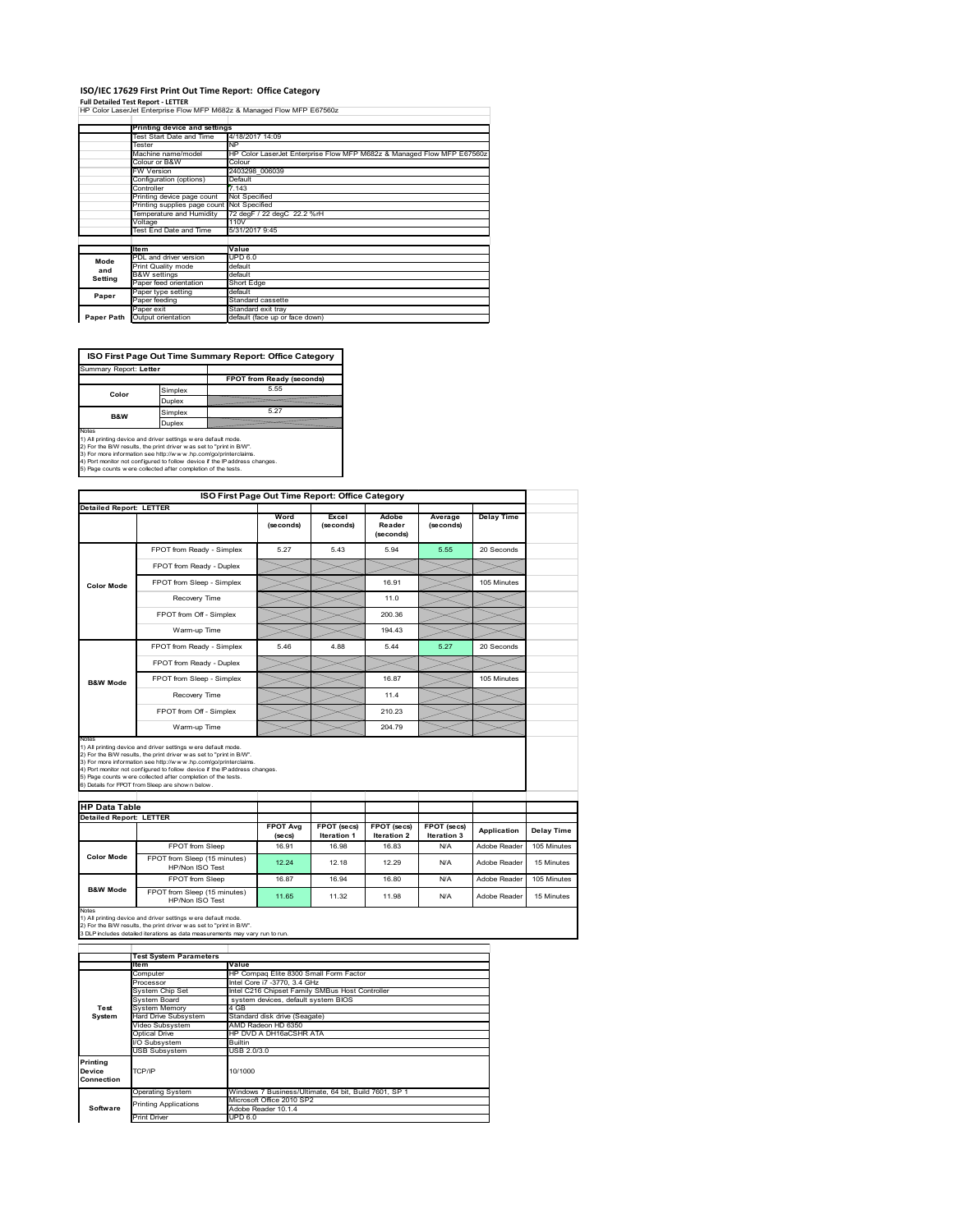## **ISO/IEC 17629 First Print Out Time Report: Office Category**

**Full Detailed Test Report ‐ A4** HP Color LaserJet Enterprise Flow MFP M682z & Managed Flow MFP E67560z

|            | Printing device and settings |                                                                        |
|------------|------------------------------|------------------------------------------------------------------------|
|            | Test Start Date and Time     | 4/18/2017 14:09                                                        |
|            | Tester                       | NP                                                                     |
|            | Machine name/model           | HP Color LaserJet Enterprise Flow MFP M682z & Managed Flow MFP E67560z |
|            | Colour or B&W                | Colour                                                                 |
|            | <b>FW Version</b>            | 2403298 006039                                                         |
|            | Configuration (options)      | Default                                                                |
|            | Controller                   | 7 143                                                                  |
|            | Printing device page count   | Not Specified                                                          |
|            | Printing supplies page count | Not Specified                                                          |
|            | Temperature and Humidity     | 72 degF / 22 degC 22.2 %rH                                             |
|            | Voltage                      | 110V                                                                   |
|            | Test End Date and Time       | 5/31/2017 9:45                                                         |
|            |                              |                                                                        |
|            | ltem                         | Value                                                                  |
| Mode       | PDL and driver version       | UPD 6.0                                                                |
| and        | Print Quality mode           | default                                                                |
| Setting    | <b>B&amp;W</b> settings      | default                                                                |
|            | Paper feed orientation       | Short Edge                                                             |
| Paper      | Paper type setting           | default                                                                |
|            | Paper feeding                | Standard cassette                                                      |
|            | Paper exit                   | Standard exit trav                                                     |
| Paper Path | Output orientation           | default (face up or face down)                                         |
|            |                              |                                                                        |



**Software**<br>
Print Driver<br>
Print Driver<br>
UPD 6.0

| <b>Detailed Report: A4</b>                  |                                                                                                                                                                                                                                                                 | ISO First Page Out Time Report: Office Category       |                            |                              |                      |                   |                           |
|---------------------------------------------|-----------------------------------------------------------------------------------------------------------------------------------------------------------------------------------------------------------------------------------------------------------------|-------------------------------------------------------|----------------------------|------------------------------|----------------------|-------------------|---------------------------|
|                                             |                                                                                                                                                                                                                                                                 |                                                       |                            |                              |                      |                   |                           |
|                                             |                                                                                                                                                                                                                                                                 | Word<br>(seconds)                                     | Excel<br>(seconds)         | Adobe<br>Reader<br>(seconds) | Average<br>(seconds) | <b>Delay Time</b> |                           |
|                                             | FPOT from Ready - Simplex                                                                                                                                                                                                                                       | 5.35                                                  | 5.47                       | 6.15                         | 5.66                 | 20 Seconds        |                           |
|                                             | FPOT from Ready - Duplex                                                                                                                                                                                                                                        |                                                       |                            |                              |                      |                   |                           |
| <b>Color Mode</b>                           | FPOT from Sleep - Simplex                                                                                                                                                                                                                                       |                                                       |                            | 17.42                        |                      | 105 Minutes       |                           |
|                                             | Recovery Time                                                                                                                                                                                                                                                   |                                                       |                            | 11.3                         |                      |                   |                           |
|                                             | FPOT from Off - Simplex                                                                                                                                                                                                                                         |                                                       |                            | 200.16                       |                      |                   |                           |
|                                             | Warm-up Time                                                                                                                                                                                                                                                    |                                                       |                            | 194.01                       |                      |                   |                           |
|                                             |                                                                                                                                                                                                                                                                 |                                                       |                            |                              |                      |                   |                           |
|                                             | FPOT from Ready - Simplex                                                                                                                                                                                                                                       | 4.86                                                  | 5.05                       | 5.40                         | 5.11                 | 20 Seconds        |                           |
|                                             | FPOT from Ready - Duplex                                                                                                                                                                                                                                        |                                                       |                            |                              |                      |                   |                           |
| <b>B&amp;W Mode</b>                         | FPOT from Sleep - Simplex                                                                                                                                                                                                                                       |                                                       |                            | 17.12                        |                      | 105 Minutes       |                           |
|                                             | Recovery Time                                                                                                                                                                                                                                                   |                                                       |                            | 11.7                         |                      |                   |                           |
|                                             | FPOT from Off - Simplex                                                                                                                                                                                                                                         |                                                       |                            | 192.88                       |                      |                   |                           |
|                                             | Warm-up Time                                                                                                                                                                                                                                                    |                                                       |                            | 187.48                       |                      |                   |                           |
| <b>HP Data Table</b><br>Detailed Report: A4 |                                                                                                                                                                                                                                                                 |                                                       |                            |                              |                      |                   |                           |
|                                             |                                                                                                                                                                                                                                                                 | <b>FPOT Avg</b><br>(secs)                             | FPOT (secs)<br>Iteration 1 | <b>FPOT</b> (secs)           | FPOT (secs)          |                   |                           |
|                                             | FPOT from Sleep                                                                                                                                                                                                                                                 | 17.42                                                 |                            | Iteration 2                  | Iteration 3          | Application       | Delay Time                |
| <b>Color Mode</b>                           |                                                                                                                                                                                                                                                                 |                                                       | 17.55                      | 17.29                        | N/A                  | Adobe Reader      |                           |
|                                             | FPOT from Sleep (15 minutes)<br>HP/Non ISO Test                                                                                                                                                                                                                 | 12.13                                                 | 12.19                      | 12.07                        | N/A                  | Adobe Reader      | 105 Minutes<br>15 Minutes |
|                                             | FPOT from Sleep                                                                                                                                                                                                                                                 | 17.12                                                 | 17.20                      | 17.03                        | N/A                  | Adobe Reader      |                           |
| <b>B&amp;W Mode</b>                         | FPOT from Sleep (15 minutes)<br>HP/Non ISO Test                                                                                                                                                                                                                 | 11.42                                                 | 11.18                      | 11.65                        | N/A                  | Adobe Reader      | 105 Minutes<br>15 Minutes |
|                                             | 1) All printing device and driver settings w ere default mode.<br>2) For the B/W results, the print driver w as set to "print in B/W".<br>3 DLP includes detailed iterations as data measurements may vary run to run.<br><b>Test System Parameters</b><br>Item | Value                                                 |                            |                              |                      |                   |                           |
|                                             | Computer                                                                                                                                                                                                                                                        | HP Compaq Elite 8300 Small Form Factor                |                            |                              |                      |                   |                           |
|                                             | Processor                                                                                                                                                                                                                                                       | Intel Core i7 -3770, 3.4 GHz                          |                            |                              |                      |                   |                           |
|                                             | System Chip Set                                                                                                                                                                                                                                                 | Intel C216 Chipset Family SMBus Host Controller       |                            |                              |                      |                   |                           |
| Test                                        | System Board                                                                                                                                                                                                                                                    | system devices, default system BIOS<br>$4$ GB         |                            |                              |                      |                   |                           |
| System                                      | System Memory<br><b>Hard Drive Subsystem</b>                                                                                                                                                                                                                    | Standard disk drive (Seagate)                         |                            |                              |                      |                   |                           |
|                                             | Video Subsystem                                                                                                                                                                                                                                                 | AMD Radeon HD 6350                                    |                            |                              |                      |                   |                           |
|                                             | <b>Optical Drive</b>                                                                                                                                                                                                                                            | HP DVD A DH16aCSHR ATA                                |                            |                              |                      |                   |                           |
|                                             | /O Subsystem                                                                                                                                                                                                                                                    | Builtin                                               |                            |                              |                      |                   |                           |
|                                             | USB Subsystem                                                                                                                                                                                                                                                   | USB 2.0/3.0                                           |                            |                              |                      |                   |                           |
|                                             |                                                                                                                                                                                                                                                                 |                                                       |                            |                              |                      |                   |                           |
|                                             | TCP/IP                                                                                                                                                                                                                                                          | 10/1000                                               |                            |                              |                      |                   |                           |
|                                             |                                                                                                                                                                                                                                                                 |                                                       |                            |                              |                      |                   |                           |
|                                             |                                                                                                                                                                                                                                                                 |                                                       |                            |                              |                      |                   |                           |
| Notes<br>Printing<br>Device<br>Connection   | Operating System                                                                                                                                                                                                                                                | Windows 7 Business/Ultimate, 64 bit, Build 7601, SP 1 |                            |                              |                      |                   |                           |
| Software                                    | <b>Printing Applications</b>                                                                                                                                                                                                                                    | Microsoft Office 2010 SP2<br>Adobe Reader 10.1.4      |                            |                              |                      |                   |                           |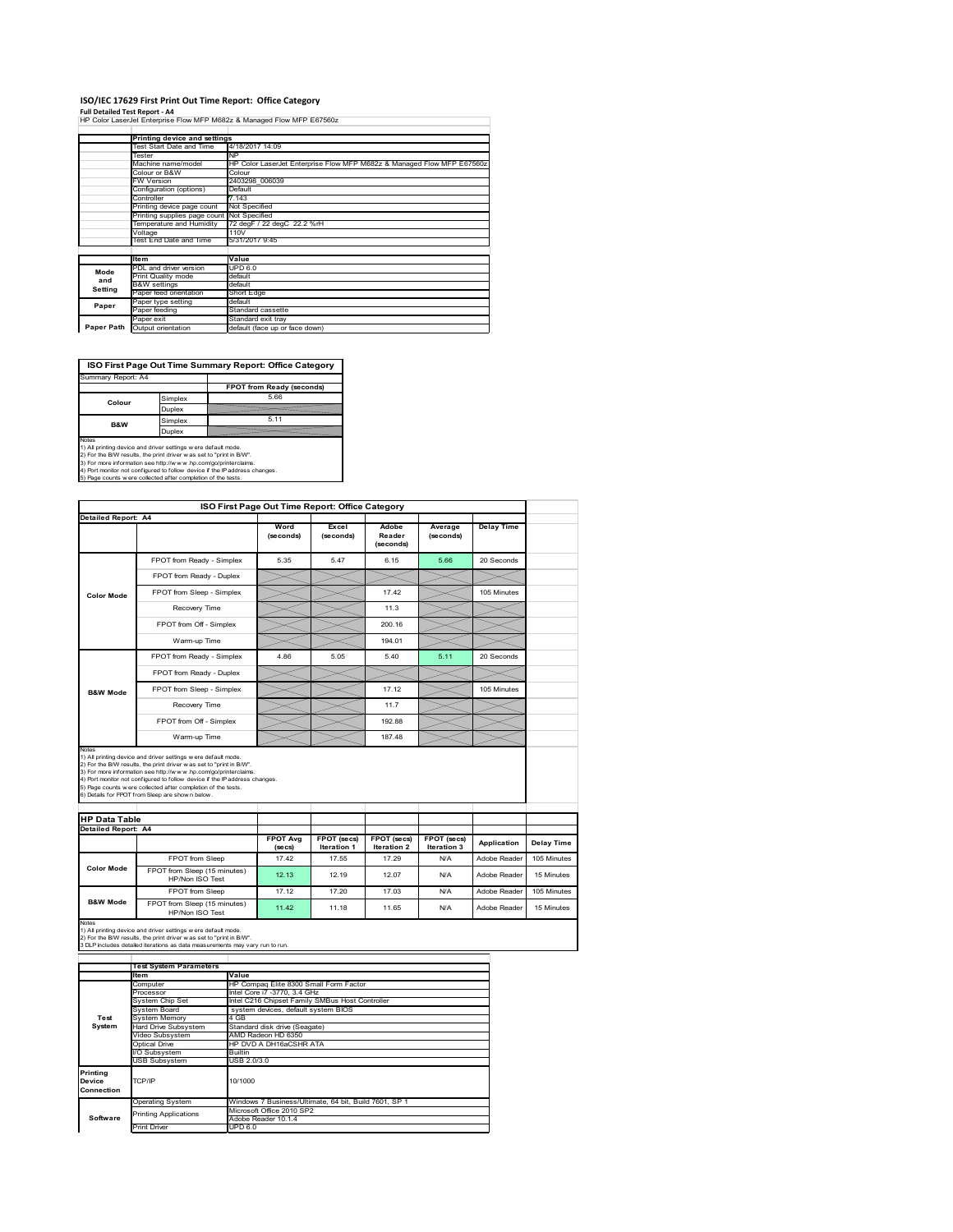### **ISO/IEC 29183 Copy Productivity Report**

**Full Detailed Test Report ‐ LETTER** HP Color LaserJet Enterprise Flow MFP M682z & Managed Flow MFP E67560z

|           | <b>Machine Setup Information</b>        |                                                                                           |
|-----------|-----------------------------------------|-------------------------------------------------------------------------------------------|
|           | Test Start Date and Time 4/19/2017 9:19 |                                                                                           |
|           | <b>TesterINP</b>                        |                                                                                           |
|           |                                         | Machine name/model HP Color LaserJet Enterprise Flow MFP M682z & Managed Flow MFP E67560z |
|           | Colour or B&W Colour                    |                                                                                           |
|           |                                         | FW Version 2403298 006039                                                                 |
|           | Configuration (options) Not Specified   |                                                                                           |
|           |                                         | Temperature and Humidity 72 degF / 22 degC 22.2 %rH                                       |
|           | Test End Date and Time: 4/19/2017 11:40 |                                                                                           |
|           |                                         |                                                                                           |
|           | Pre-set Item                            | <b>Pre-set Value</b>                                                                      |
|           | Output Resolution Default               |                                                                                           |
|           | Output Quality Default                  |                                                                                           |
| Mode      |                                         | Copying Mode Colour for Colour and B&W for B&W                                            |
|           | Auto Density Adjustment Default         |                                                                                           |
|           |                                         | Collating function Set in Control Panel                                                   |
| Paper     | Paper Sending Direction Default         |                                                                                           |
|           | Paper Type Setting Default              |                                                                                           |
| Paper     | Paper Feeding Tray 2                    |                                                                                           |
| Path      | Paper Exit Default                      |                                                                                           |
|           |                                         | Face Up Exit Default (face down)                                                          |
|           | <b>Fixing Capability Default</b>        |                                                                                           |
| Temporary | Image Quality Stability Default         |                                                                                           |
| Stop      | Capacity of Paper Default               |                                                                                           |
|           | Others None                             |                                                                                           |
|           |                                         |                                                                                           |
|           | Paper Manufacturer HP / Xerox           |                                                                                           |
|           |                                         | Paper Weight 20lb / 75 g/m2                                                               |
| Paper     |                                         | Paper Size Letter / A4                                                                    |
|           |                                         | Paper type/name HP Multipurpose Ultra White / HP Office                                   |

| Summary Report: Letter |              |             |
|------------------------|--------------|-------------|
|                        |              |             |
|                        | <b>sFCOT</b> | sESAT (ipm) |
| Color                  | 6.0          | 60.3        |
| B&W                    |              | 60.3        |
| <b>Notes</b>           |              |             |

Notes<br>First Copy Out and Copy Speed measured using ISO/IEC 29183, excludes first set of test<br>documents. For more information see http://www..hp.com/go/printerclaims. Exact speed varies depending on the system configuration and document.

Only Target A w as used, all test documents have the same Saturated throughput. Reference ISO/IEC29183:2010 Clause 5, Sections 5.3.1 and 5.3.2

| Detailed Report: LETTER |               |              |         |             |                |             |
|-------------------------|---------------|--------------|---------|-------------|----------------|-------------|
|                         |               |              |         | sEFTP (ipm) |                |             |
|                         | <b>Target</b> | sFCOT (secs) | 1copy   | 1copy+30sec | 1copy+4minutes | sESAT (ipm) |
|                         | A             | 5.98         | 10.03   | 49.40       | 54.59          | 60.29       |
|                         |               |              |         | 32 sets     | 249 sets       |             |
|                         | B             |              |         |             |                |             |
| Color                   | C             |              |         |             |                |             |
|                         | D             |              |         |             |                |             |
|                         | Average       | 6.0          | 10.0    | 49.4        | 54.6           | 60.3        |
|                         | Α             | 4.66         | 12.89   | 51.23       | 57.34          | 60.33       |
|                         |               |              | 33 sets | 254 sets    |                |             |
|                         | в             |              |         |             |                |             |
| <b>B&amp;W</b>          | $\mathsf{C}$  |              |         |             |                |             |
|                         | D             |              |         |             |                |             |
|                         | Average       | 4.7          | 12.9    | 51.2        | 57.3           | 60.3        |

### Notes

First Copy Out and Copy Speed measured using ISO/IEC 29183, excludes first set of test documents. For more information see<br>http://w w w.hp.com/go/printerclaims. Exact speed varies depending on the system configuration and 5.3.1 and 5.3.2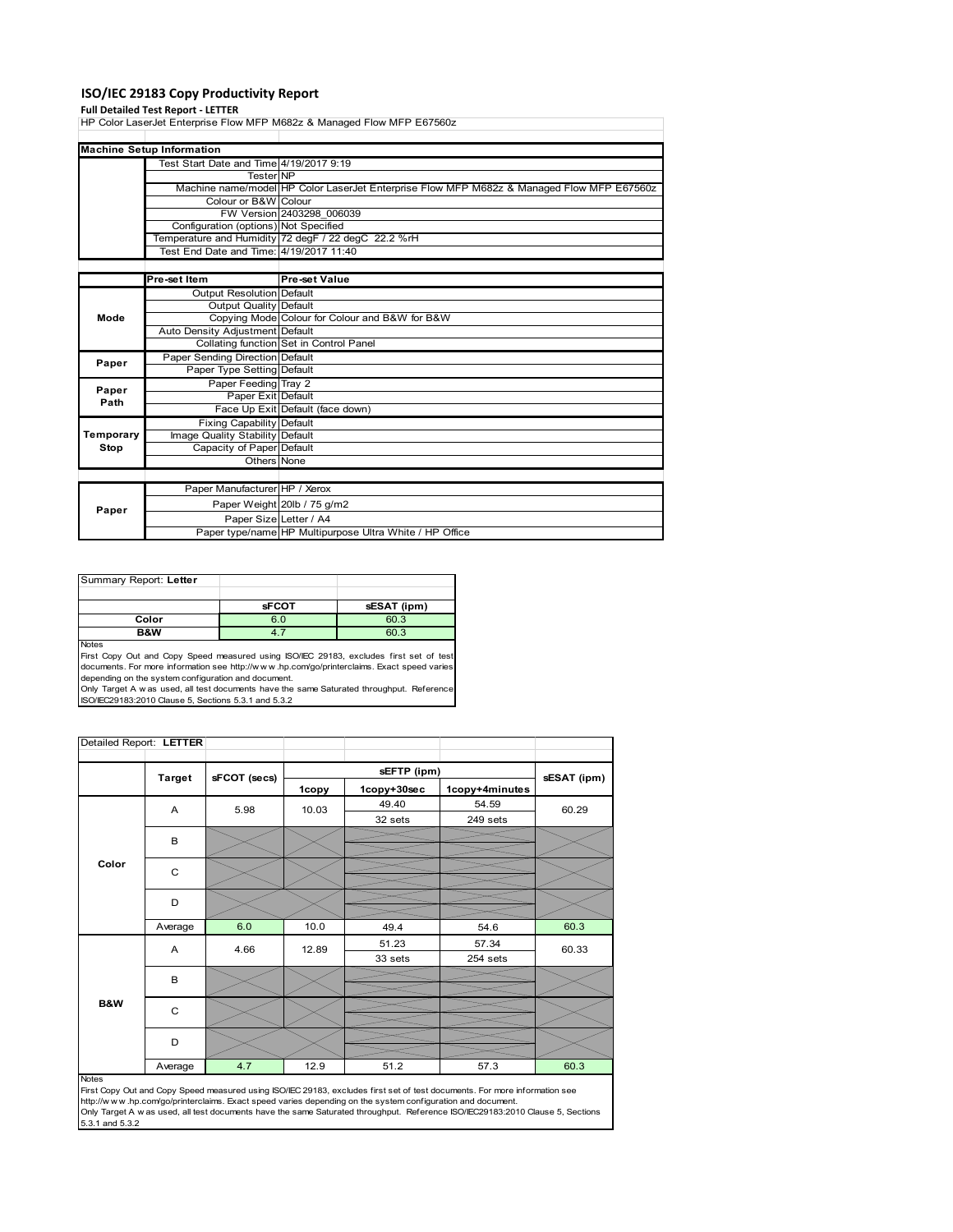### **ISO/IEC 29183 Copy Productivity Report**

**Full Detailed Test Report ‐ A4** HP Color LaserJet Enterprise Flow MFP M682z & Managed Flow MFP E67560z

|           | <b>Machine Setup Information</b>        |                                                                                           |
|-----------|-----------------------------------------|-------------------------------------------------------------------------------------------|
|           | Test Start Date and Time 4/19/2017 9:19 |                                                                                           |
|           | <b>Tester NP</b>                        |                                                                                           |
|           |                                         | Machine name/model HP Color LaserJet Enterprise Flow MFP M682z & Managed Flow MFP E67560z |
|           | Colour or B&W Colour                    |                                                                                           |
|           |                                         | FW Version 2403298 006039                                                                 |
|           | Configuration (options) Not Specified   |                                                                                           |
|           |                                         | Temperature and Humidity 72 degF / 22 degC 22.2 %rH                                       |
|           | Test End Date and Time: 4/19/2017 11:40 |                                                                                           |
|           |                                         |                                                                                           |
|           | Pre-set Item                            | <b>Pre-set Value</b>                                                                      |
|           | <b>Output Resolution Default</b>        |                                                                                           |
|           | Output Quality Default                  |                                                                                           |
| Mode      |                                         | Copying Mode Colour for Colour and B&W for B&W                                            |
|           | Auto Density Adjustment Default         |                                                                                           |
|           |                                         | Collating function Set in Control Panel                                                   |
| Paper     | Paper Sending Direction Default         |                                                                                           |
|           | Paper Type Setting Default              |                                                                                           |
| Paper     | Paper Feeding Tray 2                    |                                                                                           |
| Path      | Paper Exit Default                      |                                                                                           |
|           |                                         | Face Up Exit Default (face down)                                                          |
|           | <b>Fixing Capability Default</b>        |                                                                                           |
| Temporary | Image Quality Stability Default         |                                                                                           |
| Stop      | Capacity of Paper Default               |                                                                                           |
|           | Others None                             |                                                                                           |
|           |                                         |                                                                                           |
|           | Paper Manufacturer HP / Xerox           |                                                                                           |
|           |                                         | Paper Weight 20lb / 75 g/m2                                                               |
| Paper     | Paper Size Letter / A4                  |                                                                                           |
|           |                                         | Paper type/name HP Multipurpose Ultra White / HP Office                                   |

| Summary Report: A4 |              |             |
|--------------------|--------------|-------------|
|                    |              |             |
|                    | <b>sFCOT</b> | sESAT (ipm) |
| Colour             | 6.0          | 56.9        |
| B&W                | 4.9          | 56.9        |
| <b>Notes</b>       |              |             |

Notes<br>First Copy Out and Copy Speed measured using ISO/IEC 29183, excludes first set of test<br>documents. For more information see http://www..hp.com/go/printerclaims. Exact speed varies

depending on the system configuration and document.<br>Only Target A w as used, all test documents have the same Saturated throughput. Reference<br>ISO/IEC29183:2010 Clause 5, Sections 5.3.1 and 5.3.2

| Detailed Report: A4 |               |              |       |             |                |             |
|---------------------|---------------|--------------|-------|-------------|----------------|-------------|
|                     |               |              |       | sEFTP (ipm) |                |             |
|                     | <b>Target</b> | sFCOT (secs) | 1copy | 1copy+30sec | 1copy+4minutes | sESAT (ipm) |
| Colour              | A             | 5.98         | 10.04 | 46.84       | 53.62          | 56.90       |
|                     |               |              |       | 31 sets     | 235 sets       |             |
|                     | B             |              |       |             |                |             |
|                     | $\mathsf{C}$  |              |       |             |                |             |
|                     | D             |              |       |             |                |             |
|                     | Average       | 6.0          | 10.0  | 46.8        | 53.6           | 56.9        |
|                     | A             | 4.92         | 12.23 | 49.93       | 54.26          | 56.92       |
|                     |               |              |       | 31 sets     | 237 sets       |             |
| B&W                 | B             |              |       |             |                |             |
|                     | C             |              |       |             |                |             |
|                     | D             |              |       |             |                |             |
|                     | Average       | 4.9          | 12.2  | 49.9        | 54.3           | 56.9        |

Notes<br>First Copy Out and Copy Speed measured using ISO/IEC 29183, excludes first set of test documents. For more information see<br>http://www.hp.com/go/printerclaims. Exact speed varies depending on the system configuration Only Target A w as used, all test documents have the same Saturated throughput. Reference ISO/IEC29183:2010 Clause 5, Sections 5.3.1 and 5.3.2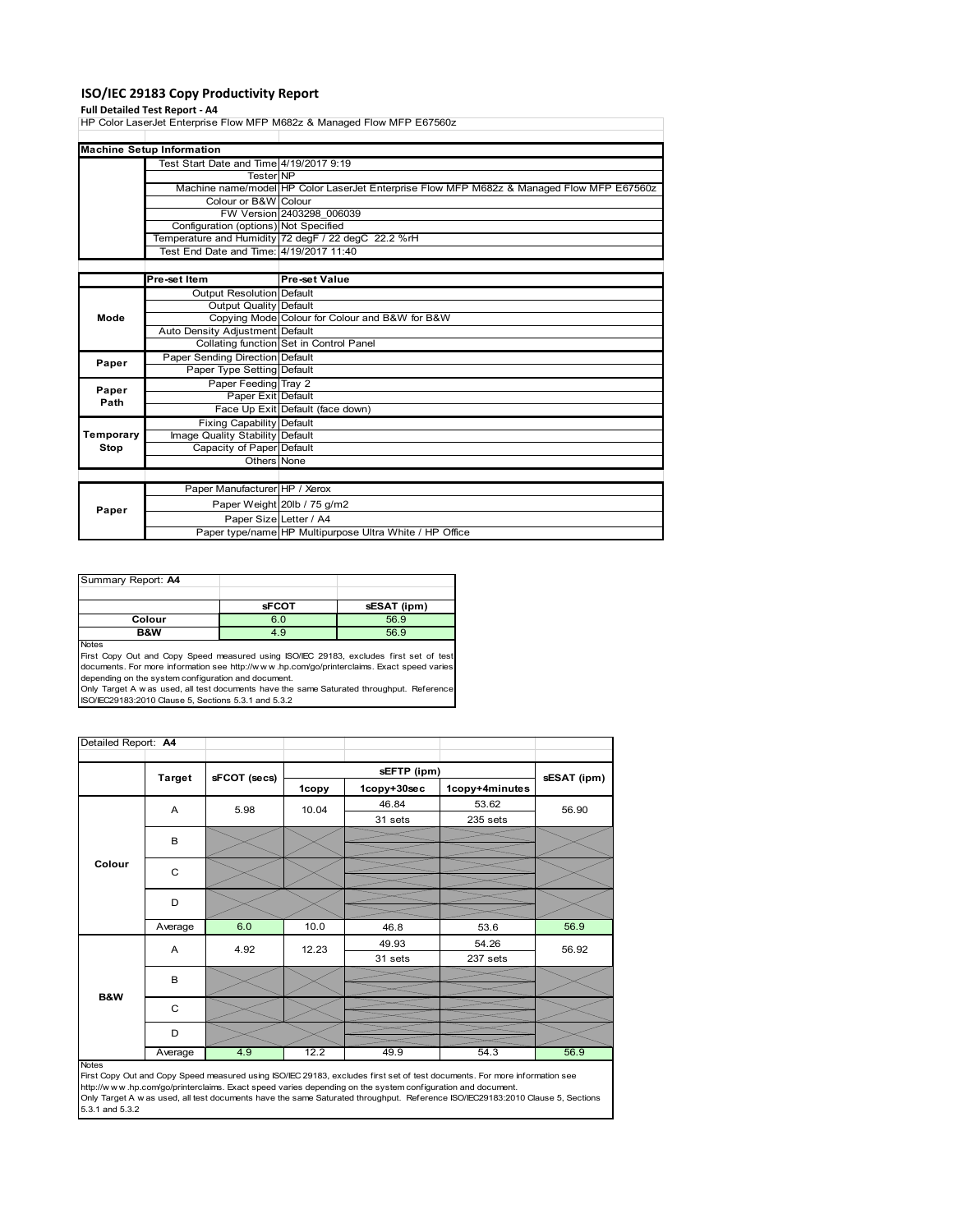## **ISO/IEC 24735 Copy Productivity Report**

Paper Size Letter / A4

**Full Detailed Test Report ‐ LETTER**

| <b>Machine Setup Information</b>         |                                                                                           |
|------------------------------------------|-------------------------------------------------------------------------------------------|
| Test Start Date and Time 4/21/2017 14:44 |                                                                                           |
| <b>TesterINP</b>                         |                                                                                           |
|                                          | Machine name/model HP Color LaserJet Enterprise Flow MFP M682z & Managed Flow MFP E67560z |
| Colour or B&W Colour                     |                                                                                           |
|                                          | FW Version 2403298 006039                                                                 |
| Configuration (options) Not Specified    |                                                                                           |
|                                          | Temperature and Humidity 72 degF / 22 degC 22.2 %rH                                       |
| Test End Date and Time: 5/30/2017 13:36  |                                                                                           |
|                                          |                                                                                           |
| Pre-set Item                             | <b>Pre-set Value</b>                                                                      |
| <b>Output Resolution Default</b>         |                                                                                           |
| Output Quality Default                   |                                                                                           |
| <b>Copying Mode Default</b>              |                                                                                           |
| Auto Density Adjustment Default          |                                                                                           |
|                                          | Collating function Activated (if not activated in default mode)                           |
| Paper Sending Direction Default          |                                                                                           |
| Paper Type Setting Default               |                                                                                           |
|                                          | Paper Feeding Standard cassette                                                           |
|                                          | Paper Exit Standard exit tray                                                             |
| Face Up Exit Default                     |                                                                                           |
| Fixing Capability Default                |                                                                                           |
| Image Quality Stability Default          |                                                                                           |
| Capacity of Paper Default                |                                                                                           |
|                                          | Others Default                                                                            |
|                                          |                                                                                           |
| Paper Manufacturer HP / Xerox            |                                                                                           |
|                                          | Paper Weight 20lb / 75 g/m2                                                               |

| <b>ISO/IEC 24735 Copy Productivity Report</b> |             |                                                     |            |                 |                 |                 |  |
|-----------------------------------------------|-------------|-----------------------------------------------------|------------|-----------------|-----------------|-----------------|--|
| Detailed Report: LETTER                       |             |                                                     |            |                 |                 |                 |  |
|                                               | Copying     | FSOT (secs)                                         |            | EFTP (ipm)      |                 | ESAT (ipm)      |  |
|                                               | <b>Mode</b> | 1 set only                                          | 1 set only | $1$ set + 30sec | 1 set + 4 $min$ | $1$ set + 30sec |  |
|                                               | 1:1         | 13.59                                               | 17.67      | 49.93           | 54.33           | 60.34           |  |
|                                               |             |                                                     | (1 set)    | 9 sets          | 64 sets         |                 |  |
| <b>Color Mode</b>                             | 1:2         | 13.29                                               | 18.08      | 48.04           |                 | 60.78           |  |
|                                               |             |                                                     | (1 set)    | 10 sets         |                 |                 |  |
|                                               | 2:2         | 14.24                                               | 16.86      | 46.72           |                 | 60.78           |  |
|                                               |             |                                                     | (1 set)    | 10 sets         |                 |                 |  |
|                                               | 1:1         | 10.19                                               | 23.54      | 50.17           | 54.82           | 60.35           |  |
|                                               |             |                                                     |            | 9 sets          | 60 sets         |                 |  |
| <b>B&amp;W</b> mode                           | 1:2         | 11.91                                               | 20.14      | 49.58           |                 | 60.76           |  |
|                                               |             |                                                     |            | 10 sets         |                 |                 |  |
|                                               | 2:2         | 16.44                                               | 14.60      | 46.80           |                 | 60.36           |  |
|                                               |             |                                                     |            | 10 sets         |                 |                 |  |
| <b>Notes</b>                                  |             | Reports located: http://www.hp.com/go/printerclaims |            |                 |                 |                 |  |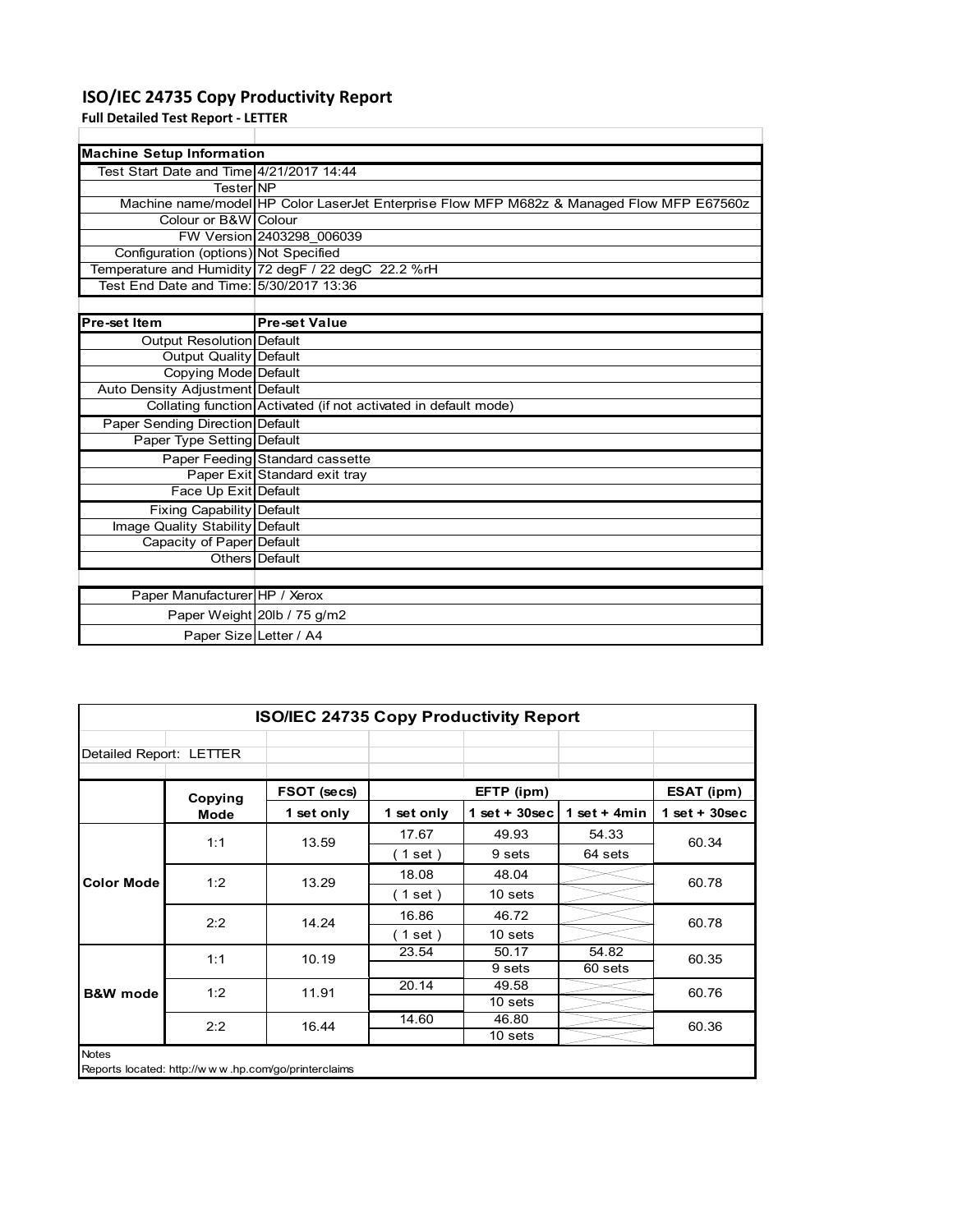## **ISO/IEC 24735 Copy Productivity Report**

**Full Detailed Test Report ‐ A4**

| <b>Machine Setup Information</b>         |                                                                                           |
|------------------------------------------|-------------------------------------------------------------------------------------------|
| Test Start Date and Time 4/21/2017 14:44 |                                                                                           |
| TesterINP                                |                                                                                           |
|                                          | Machine name/model HP Color LaserJet Enterprise Flow MFP M682z & Managed Flow MFP E67560z |
| Colour or B&W Colour                     |                                                                                           |
|                                          | FW Version 2403298 006039                                                                 |
| Configuration (options) Not Specified    |                                                                                           |
|                                          | Temperature and Humidity 72 degF / 22 degC 22.2 %rH                                       |
| Test End Date and Time: 5/30/2017 13:36  |                                                                                           |
|                                          |                                                                                           |
| Pre-set Item                             | <b>Pre-set Value</b>                                                                      |
| Output Resolution Default                |                                                                                           |
| <b>Output Quality Default</b>            |                                                                                           |
| <b>Copying Mode Default</b>              |                                                                                           |
| Auto Density Adjustment Default          |                                                                                           |
|                                          | Collating function Activated (if not activated in default mode)                           |
| Paper Sending Direction Default          |                                                                                           |
| Paper Type Setting Default               |                                                                                           |
|                                          | Paper Feeding Standard cassette                                                           |
|                                          | Paper Exit Standard exit tray                                                             |
| Face Up Exit Default                     |                                                                                           |
| <b>Fixing Capability Default</b>         |                                                                                           |
| Image Quality Stability Default          |                                                                                           |
| Capacity of Paper Default                |                                                                                           |
|                                          | Others Default                                                                            |
|                                          |                                                                                           |
| Paper Manufacturer HP / Xerox            |                                                                                           |
|                                          | Paper Weight 20lb / 75 g/m2                                                               |
| Paper Size Letter / A4                   |                                                                                           |

| <b>ISO/IEC 24735 Copy Productivity Report</b> |         |                                                     |            |                  |                 |                   |
|-----------------------------------------------|---------|-----------------------------------------------------|------------|------------------|-----------------|-------------------|
| Detailed Report: A4                           |         |                                                     |            |                  |                 |                   |
|                                               | Copying | FSOT (secs)                                         |            | EFTP (ipm)       |                 | <b>ESAT (ipm)</b> |
|                                               | Mode    | 1 set only                                          | 1 set only | 1 set + $30$ sec | 1 set + 4 $min$ | $1$ set + 30sec   |
|                                               | 1:1     | 9.99                                                | 24.03      | 48.03            | 54.17           | 56.96             |
|                                               |         |                                                     | (1 set)    | 9 sets           | 62 sets         |                   |
| Colour                                        | 1:2     | 13.28                                               | 18.10      | 44.72            |                 | 57.52             |
| Mode                                          |         |                                                     | (1 set)    | 9 sets           |                 |                   |
|                                               | 2:2     | 14.48                                               | 16.58      | 44.22            |                 | 57.08             |
|                                               |         |                                                     | (1 set)    | 9 sets           |                 |                   |
|                                               | 1:1     | 11.66                                               | 20.61      | 47.80            | 55.33           | 56.97             |
|                                               |         |                                                     |            | 9 sets           | 60 sets         |                   |
| <b>B&amp;W</b> mode                           | 1:2     | 14.22                                               | 16.86      | 46.24            |                 | 57.16             |
|                                               |         |                                                     |            | 10 sets          |                 |                   |
|                                               | 2:2     | 13.84                                               | 17.34      | 44.12            |                 | 57.16             |
|                                               |         |                                                     |            | 10 sets          |                 |                   |
| <b>Notes</b>                                  |         | Reports located: http://www.hp.com/go/printerclaims |            |                  |                 |                   |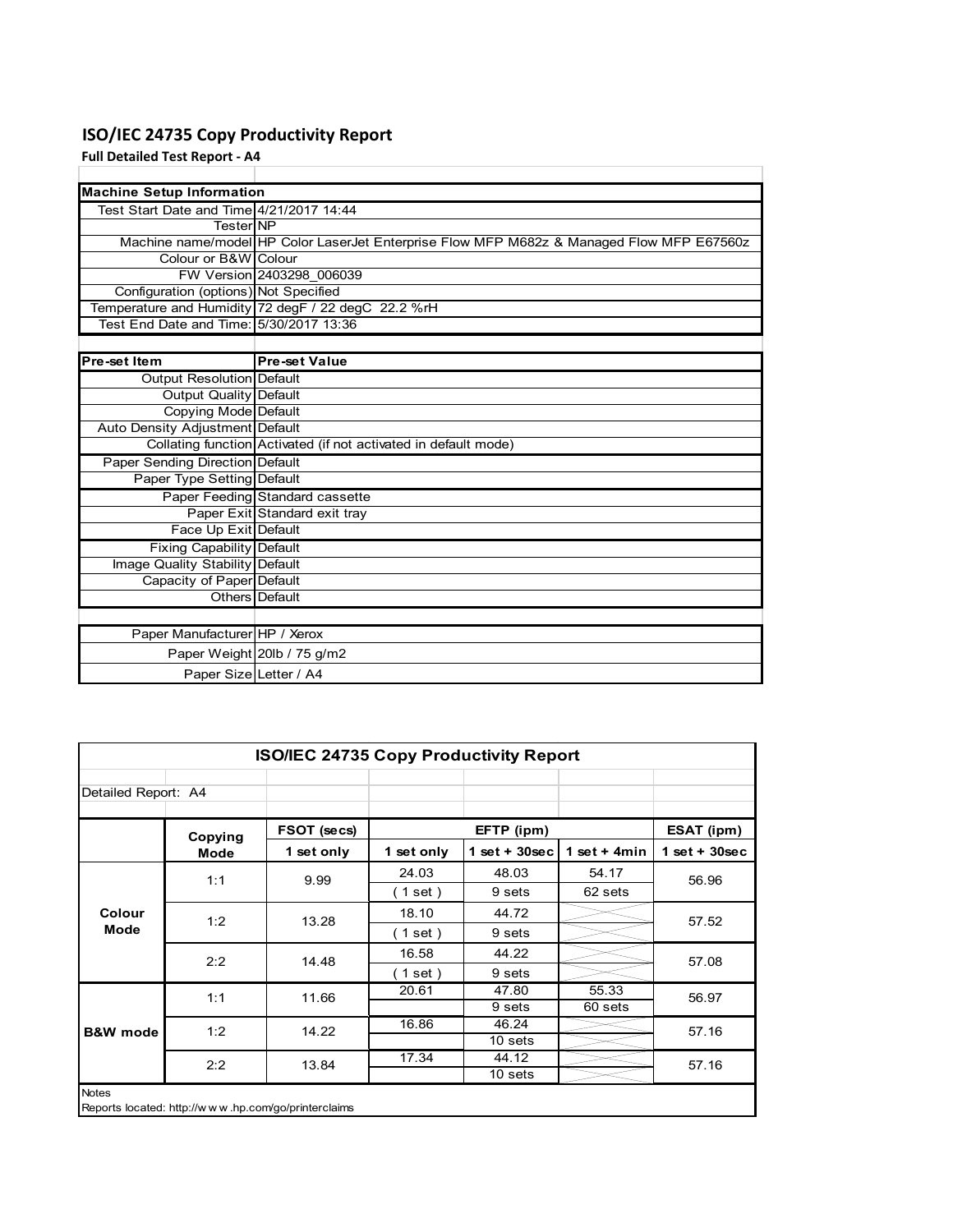### **ISO/IEC 17991 Scanning Productivity Report**

### **Full Detailed Test Report ‐ LETTER**

|            | <b>Machine Setup Information</b> |                                                       |  |  |  |  |
|------------|----------------------------------|-------------------------------------------------------|--|--|--|--|
|            | Test Start Date and Time         | 4/20/2017 12:57                                       |  |  |  |  |
|            | Tester                           | <b>NP</b>                                             |  |  |  |  |
|            | Machine name/model               | HP Color LaserJet Enterprise Flow MFP M682z & Managed |  |  |  |  |
|            | Colour or B&W                    | Colour                                                |  |  |  |  |
|            | Configuration (options)          | Default                                               |  |  |  |  |
|            | Temperature and Humidity         | 72 degF / 22 degC 22.2 %rH                            |  |  |  |  |
|            | 110V<br>Voltage                  |                                                       |  |  |  |  |
|            | Test End Date and Time           | 4/20/2017 16:50                                       |  |  |  |  |
|            |                                  |                                                       |  |  |  |  |
|            | <b>Preset Item</b>               | <b>Preset Value</b>                                   |  |  |  |  |
|            | Scanning resolution              | default (200 dpi)                                     |  |  |  |  |
|            | Colour or grey scale/B&W         | default (colour)                                      |  |  |  |  |
| Mode       | Duplex / simplex                 | default (simplex)                                     |  |  |  |  |
| and        | Original page size               | default (A4)                                          |  |  |  |  |
| Setting    | Paper feed orientation           | default (long edge)                                   |  |  |  |  |
|            | Scan destination                 | default (shared network)                              |  |  |  |  |
|            | Storing File Type                | default (PDF-multi)                                   |  |  |  |  |
|            | Auto scan quality adjustment     | default (factory preset default setting)              |  |  |  |  |
| <b>ADF</b> | Paper feed direction             | default (long edge)                                   |  |  |  |  |
|            | Output orientation               | default                                               |  |  |  |  |
| Paper-path | Scanning unit                    | default (duplex ADF)                                  |  |  |  |  |

### **ISO/IEC 17991 - Scan Summary Report: ADF Productivity Measurement**

| <b>Summary Report: Letter</b> |                |                      |                           |               |  |  |
|-------------------------------|----------------|----------------------|---------------------------|---------------|--|--|
|                               |                | <b>Scanning Mode</b> | <b>Measurement result</b> |               |  |  |
|                               | File format    | Resolution           | Scanning                  | scESAT 30secA |  |  |
|                               | version        |                      | side                      | (ipm)         |  |  |
| Colour                        | <b>PDF 1.4</b> | 200                  | single sided              | 94.45         |  |  |
|                               |                |                      | double sided              | 189.96        |  |  |
| <b>B&amp;W</b>                | <b>PDF 1.4</b> | 200                  | single sided              | 94.36         |  |  |
|                               |                |                      | double sided              | 189.62        |  |  |
| <b>Notes</b>                  |                |                      |                           |               |  |  |

1) For more information see http://w w w .hp.com/go/printerclaims. 2) For the B/W results, the device scan setting is set to "Scan in B/W".

### **ISO/IEC 17991 - Scan Summary Report: Network Folder Productivity Measurement**

| <b>Summary Report: Letter</b> |                           |          |               |                           |           |               |
|-------------------------------|---------------------------|----------|---------------|---------------------------|-----------|---------------|
|                               | <b>Scanning Mode</b>      |          |               | <b>Measurement result</b> |           |               |
|                               | File format<br>Resolution | Scanning | scEFTP 30secF | File size 30secF          | Number of |               |
|                               | version                   |          | side          | (ipm)                     | (Mbyte)   | Sets (30secF) |
| Colour                        | <b>PDF 1.4</b>            | 200      | single sided  | 67.10                     | 4.23      | 13.00         |
|                               |                           |          | double sided  | 76.97                     | 9.58      | 25.00         |
| <b>B&amp;W</b>                | <b>PDF 1.4</b>            | 200      | single sided  | 72.55                     | 2.23      | 13.00         |
|                               |                           |          | double sided  | 77.02                     | 4.91      | 26.00         |
| Notes                         |                           |          |               |                           |           |               |

Notes 1) For more information see http://w w w .hp.com/go/printerclaims. 2) For the B/W results, the device scan setting is set to "Scan in B/W".

### File format version Resolution Scanning side scEFTP 1setA (ipm) scEFTP 30secA (ipm) scESAT 30secA (ipm) single sided 43.14 86.11 94.45 double sided 58.17 167.71 189.96<br>single sided 40.60 86.19 94.36 single sided 40.60 86.19 94.36<br>double sided 53.39 172.64 189.62 double si **ISO/IEC 17991 - Scan Full Report: ADF Productivity Measurement Immary Report: Letter Measurement** re **Scanning Mode Colour** PDF 1.4 200 **B&W** PDF 1.4 200

Notes 1) For more information see http://w w w .hp.com/go/printerclaims. 2) For the B/W results, the device scan setting is set to "Scan in B/W".

|                |                                                   |                               |                  |                       | ISO/IEC 17991 - Scan Full Report: Network Folder Productivity Measurement |                             |                               |  |  |  |  |  |  |
|----------------|---------------------------------------------------|-------------------------------|------------------|-----------------------|---------------------------------------------------------------------------|-----------------------------|-------------------------------|--|--|--|--|--|--|
|                |                                                   | <b>Summary Report: Letter</b> |                  |                       |                                                                           |                             |                               |  |  |  |  |  |  |
|                | <b>Scanning Mode</b><br><b>Measurement result</b> |                               |                  |                       |                                                                           |                             |                               |  |  |  |  |  |  |
|                | File format<br>version                            | Resolution                    | Scanning<br>side | scFFTP 1setF<br>(ipm) | scFFTP 30secF<br>(ipm)                                                    | File size 30secF<br>(Mbyte) | Number of<br>Sets<br>(30secF) |  |  |  |  |  |  |
| Colour         | <b>PDF 1.4</b>                                    | 200                           | single sided     | 27.00                 | 67.10                                                                     | 4.23                        | 13                            |  |  |  |  |  |  |
|                |                                                   |                               | double sided     | 28.33                 | 76.97                                                                     | 9.58                        | 25                            |  |  |  |  |  |  |
| <b>B&amp;W</b> | <b>PDF 1.4</b>                                    | 200                           | single sided     | 26.66                 | 72.55                                                                     | 2.23                        | 13                            |  |  |  |  |  |  |
|                |                                                   |                               | double sided     | 26.66                 | 77.02                                                                     | 4.91                        | 26                            |  |  |  |  |  |  |

1) For more information see http://w w w .hp.com/go/printerclaims. 2) For the B/W results, the device scan setting is set to "Scan in B/W".

|            | <b>Test System Parameters</b> |                                                       |  |  |
|------------|-------------------------------|-------------------------------------------------------|--|--|
|            | Item                          | Value                                                 |  |  |
|            | Computer name                 | HP Compaq Elite 8300 Small Form Factor                |  |  |
|            | Processor                     | Intel Core i7 -3770, 3.4 GHz                          |  |  |
|            | System Chip Set               | Intel C216 Chipset Family SMBus Host Controller       |  |  |
|            | System Board                  | System devices, default system BIOS                   |  |  |
|            | <b>System Memory</b>          | 4 GB                                                  |  |  |
| System     | Hard Drive Subsystem          | Standard disk drive (Seagate)                         |  |  |
|            | Video Subsystem               | AMD Radeon HD 6350                                    |  |  |
|            | <b>Optical Drive</b>          | HP DVD A DH16aCSHR ATA                                |  |  |
|            | I/O Subsystem                 | <b>Builtin</b>                                        |  |  |
|            | <b>USB Subsystem</b>          | USB 2.0/3.0                                           |  |  |
|            | <b>Operating System</b>       | Windows 7 Business/Ultimate, 64 bit, Build 7601, SP 1 |  |  |
|            | Location of network folder    | РC                                                    |  |  |
|            | Internet Protocol             | IP <sub>v4</sub>                                      |  |  |
| Scanning   | <b>Transfer Protocol</b>      | <b>SMB</b>                                            |  |  |
| Device     | Hub                           | Trendnet Router and Gbit Switch                       |  |  |
| Connection | Network Speed                 | TCP 10/1000 Mbit Ethernet                             |  |  |
|            | <b>Connetion Cable</b>        | Cat6 Straight cable                                   |  |  |
|            | Wireless router               | No use                                                |  |  |
|            | Others                        | No use                                                |  |  |